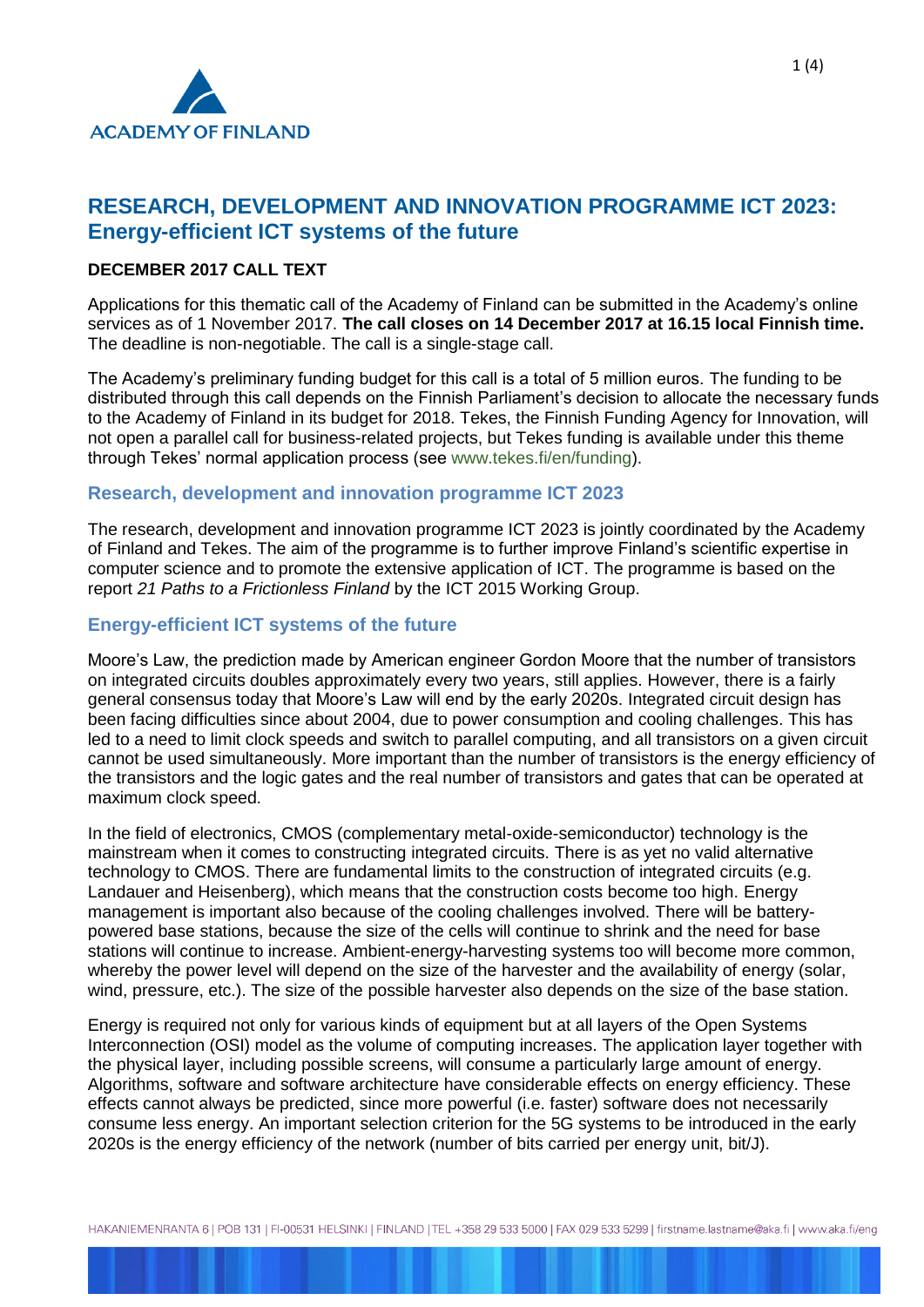

Energy efficiency is a major challenge also in many internet applications (e.g. Internet of Things). Measuring, transferring, processing and storing large datasets require energy-efficient solutions at all levels. The need for new energy sources further increases in particularly challenging conditions (e.g. cold and hot, hard-to-reach and dangerous conditions).

### **Thematic areas**

This is a targeted call aimed at funding basic research and new research initiatives into the energyefficiency of ICT systems. Examples of research topics:

- co-design and optimisation of energy-efficient algorithms and software and equipment architecture, tools for design and optimisation
- energy efficiency in battery-powered, long-life (10–15 years) systems
- energy-autonomous equipment and systems
- energy-efficiency-related optimisation, trade-offs (spectral efficiency, delay, reliability, information security) and overall control
- energy consumption models for algorithms, software and equipment.

# **Who is eligible to apply?**

If you want to apply for targeted Academy Project funding, you must (in addition to being the principal investigator of the project) be a researcher at the professor or docent level.

If you do not have an employment relationship with, for example, a university or research institute, you must give an account of how your salary will be covered during the funding period. If your status changes after you have submitted your application, please notify us immediately. These details must be accounted for in the application.

The funding can be applied for by both individual research projects and consortia composed of two or several research teams. Applicants may submit only one application for ICT 2023 funding, including as consortium PI or consortium subproject PI.

Please see the general application guidelines in the Academy of Finland's September 2017 call text.

### **Consortium applications**

If the applicant is a consortium, see detailed guidelines on our website under [Guidelines for consortium](http://www.aka.fi/en/funding/how-to-apply/application-guidelines/guidelines-for-consortium-application/)  [application.](http://www.aka.fi/en/funding/how-to-apply/application-guidelines/guidelines-for-consortium-application/) Please note that consortium PIs can submit the consortium application only after all consortium subprojects have completed their applications. The non-negotiable call deadline also applies to consortia. Consortium compositions cannot be changed after the call deadline has expired.

### **Appendices to application**

The obligatory appendices are listed in Appendix 1 A of the Academy of Finland's September 2017 call text. If the project involves cooperation with businesses, the application must also include a collaboration plan. The guidelines are available below.

### **Business collaboration**

If the project involves business collaboration, that collaboration must be clearly indicated in the research plan. In addition, the application must include a collaboration plan as a separate appendix to the research plan.

**Collaboration plan** (no more than three pages):

• List all project parties.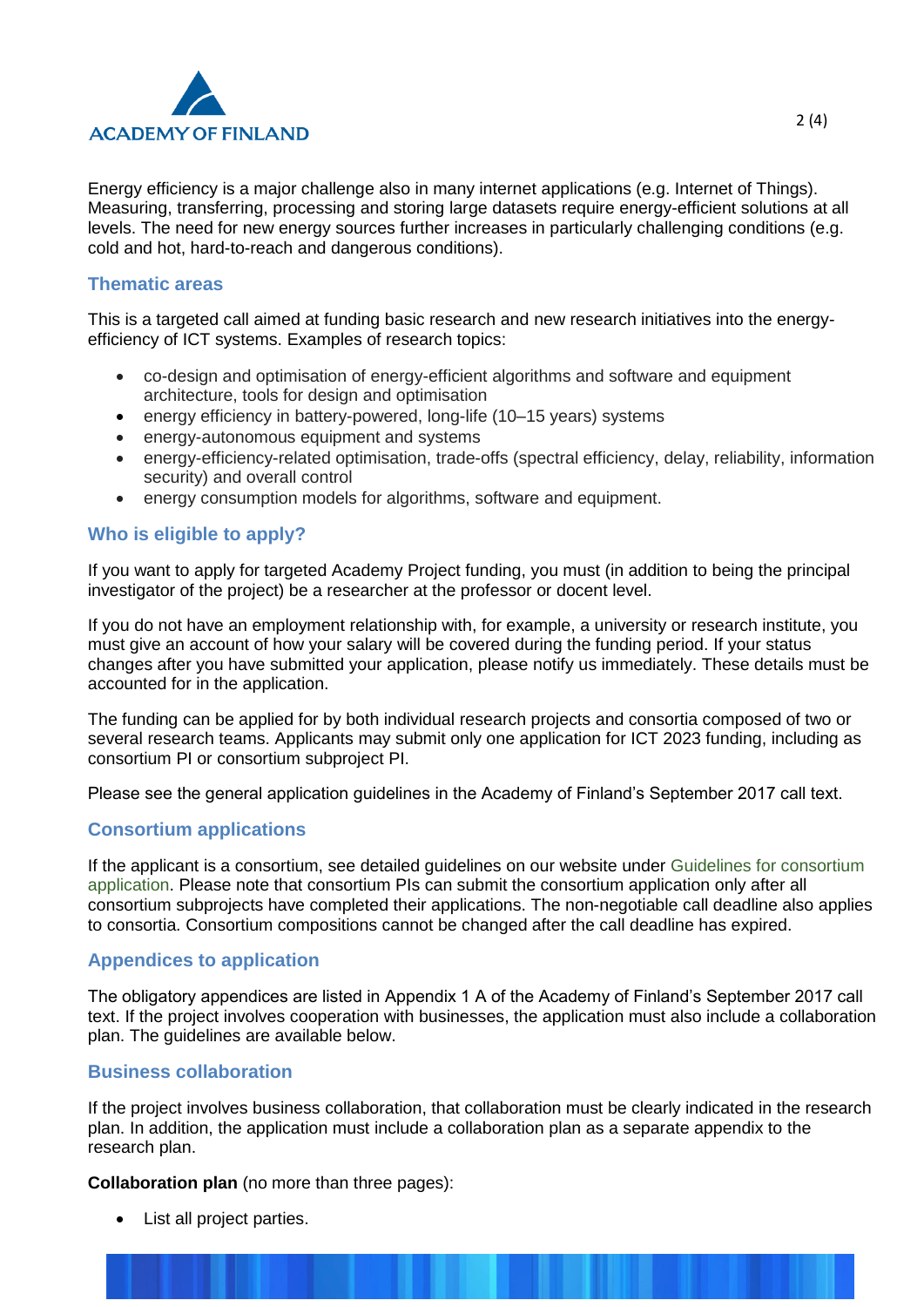

- Describe the collaboration as well as the management and research duties included in the project.
- Describe the mechanisms by which the project will integrate all participating organisations and individual researchers.
- Describe, if relevant, the implementation of intersectoral researcher exchange.
- Define each PI's required input to the project, and justify why each party's expertise is necessary to achieve the project's objectives.
- Describe the complementary roles of the parties involved, and explain which research results can be jointly utilised by the participating companies.
- Describe the application potential of the results.
- Make sure that the collaboration plan's length and details are proportional to the size of the project. The plan should be extensive enough to ensure that the project parties will work together as one whole.

The potential business collaboration is entered on the application form under *Partners/Collaborators*. In the Academy's online services, enter as consortium parties only parties that are applying for funding from the Academy.

If the project involves business collaboration, please also see section 10.1 of the Academy's general conditions and guidelines for funding.

## **How applications are reviewed**

In reviewing applications and making funding decisions, in addition to the Academy of Finland's general review criteria for research programmes (see [Review criteria](http://www.aka.fi/en/review-and-funding-decisions/how-applications-are-reviewed/review-criteria/) on the Academy's website), particular attention will be paid to the following issues:

- international engagement
	- attracting top-level young, talented researchers from abroad to Finland or hiring researchers who have recently come to Finland to work on the project
	- research visits by Finnish researchers to leading-edge foreign universities and research institutes
- business collaboration
	- cooperation between universities, research institutes and business companies
	- problem-setting in research
	- application potential of results
- intersectoral mobility of leading-edge researchers
	- mobility from universities to business companies
	- mobility from business companies to universities
- use of universities' and research institutes' own resources to carry out research
	- use of resources of the site of research and the partners
		- level of commitment and funding contribution by the site of research.

The applications will be reviewed by an international panel of experts. The reviewers will use the Academy's review form for Academy Programmes.

The threshold rating for Item 1.1 (Project's relevance to the programme) is 4 on the scale from 1 to 6. If an application fails to meet this requirement, the review will be discontinued and the applicant will only receive feedback on Item 1.1.

If an application does not receive at least rating 4 for Item 1.2 (Scientific quality and innovativeness of research plan), the review will be discontinued and the applicant will receive feedback only on Items 1.1 and 1.2.

Applicants may be invited for interviews during the review process.